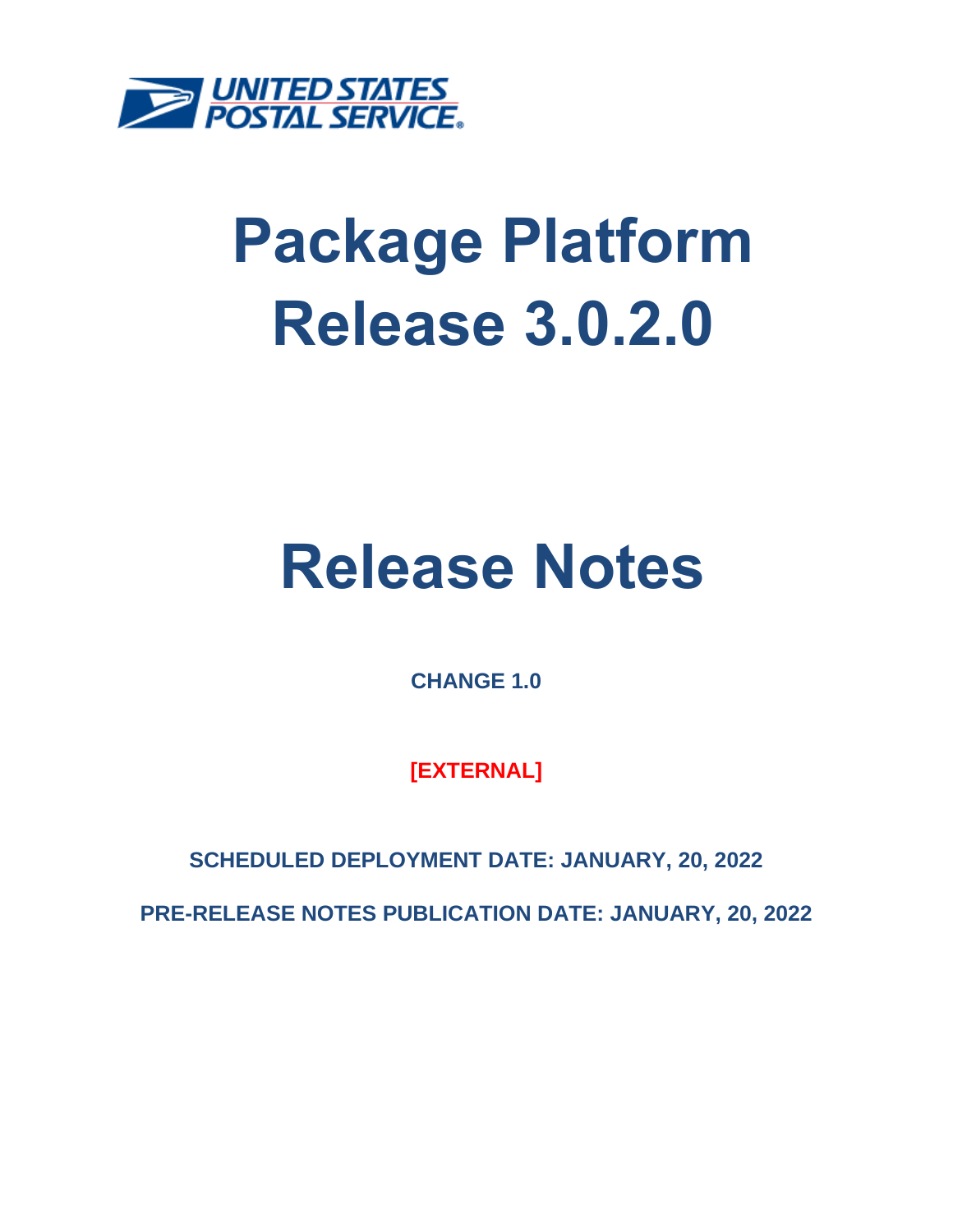The following trademarks are owned by the United States Postal Service:

*ACS®, CASS™, CASS Certified™, Certified Mail™, DMM®, eVS®, FAST®, First-Class™, First-Class Mail®, Full-Service ACS™, IM®, IMb™, IMb Tracing™, Intelligent Mail®, OneCode ACS®, OneCode Solution®, PLANET Code®, 1 ®, POSTNET™, Postage Statement Wizard®, Postal Service™, Priority Mail®, Registered Mail™, RIBBS™, Standard Mail®, The Postal Service®, United States Postal Service®, USPS®, USPS.COM®, ZIP®, ZIP Code™, ZIP + 4 ® and ZIP+4™. This is not a complete list of all Postal trademarks.*

DTAC® Mail.XML™ and Mail.dat® are registered trademarks of the Delivery Technology Advocacy Council.

Sun™, Sun Microsystems™, and Java™ are trademarks or registered trademarks of Oracle® Corporation.

Microsoft™, Microsoft Windows®, and Microsoft Internet Explorer® are registered trademarks of Microsoft Corporation.

All other trademarks used are the property of their respective owners.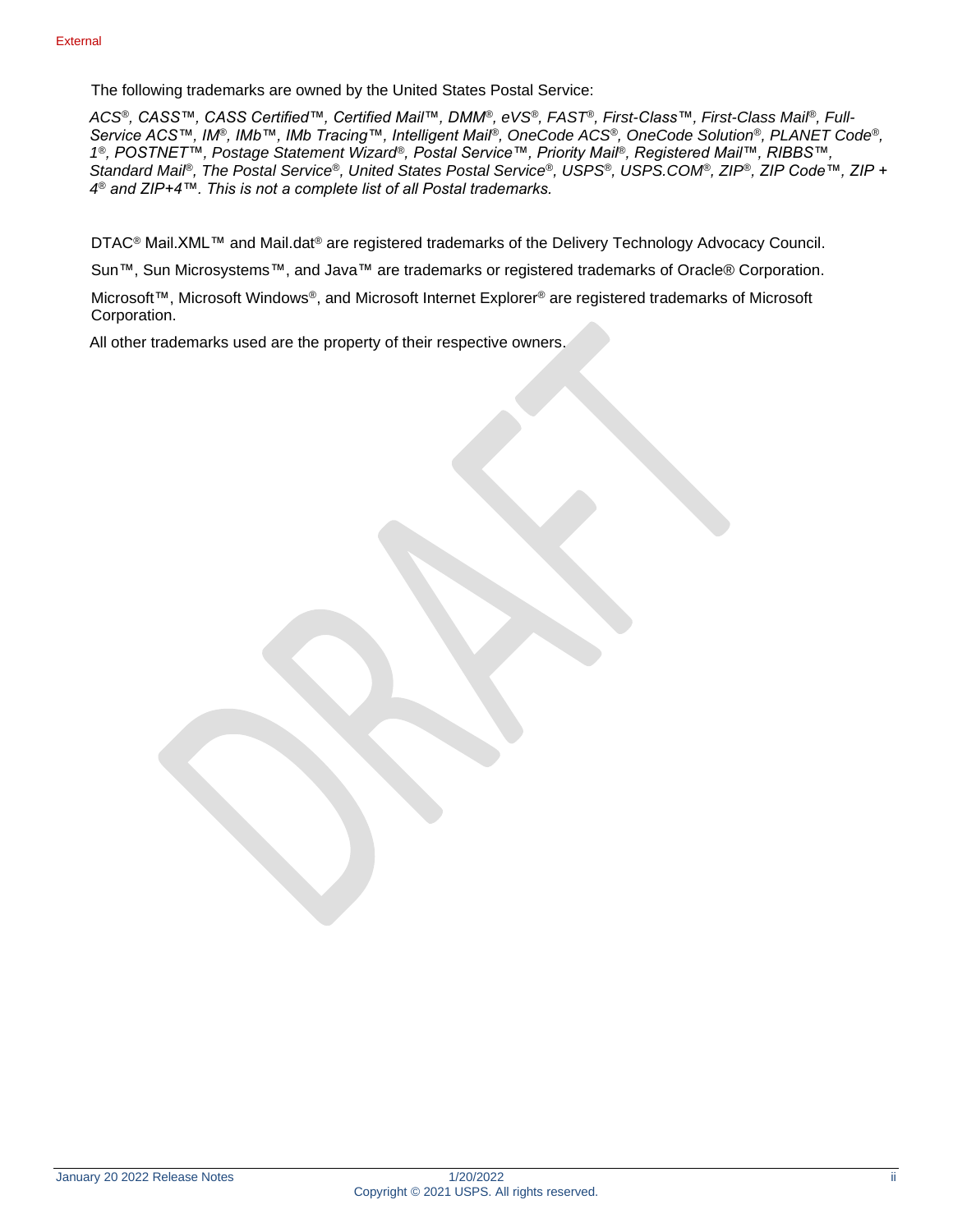## **TABLE OF CONTENTS**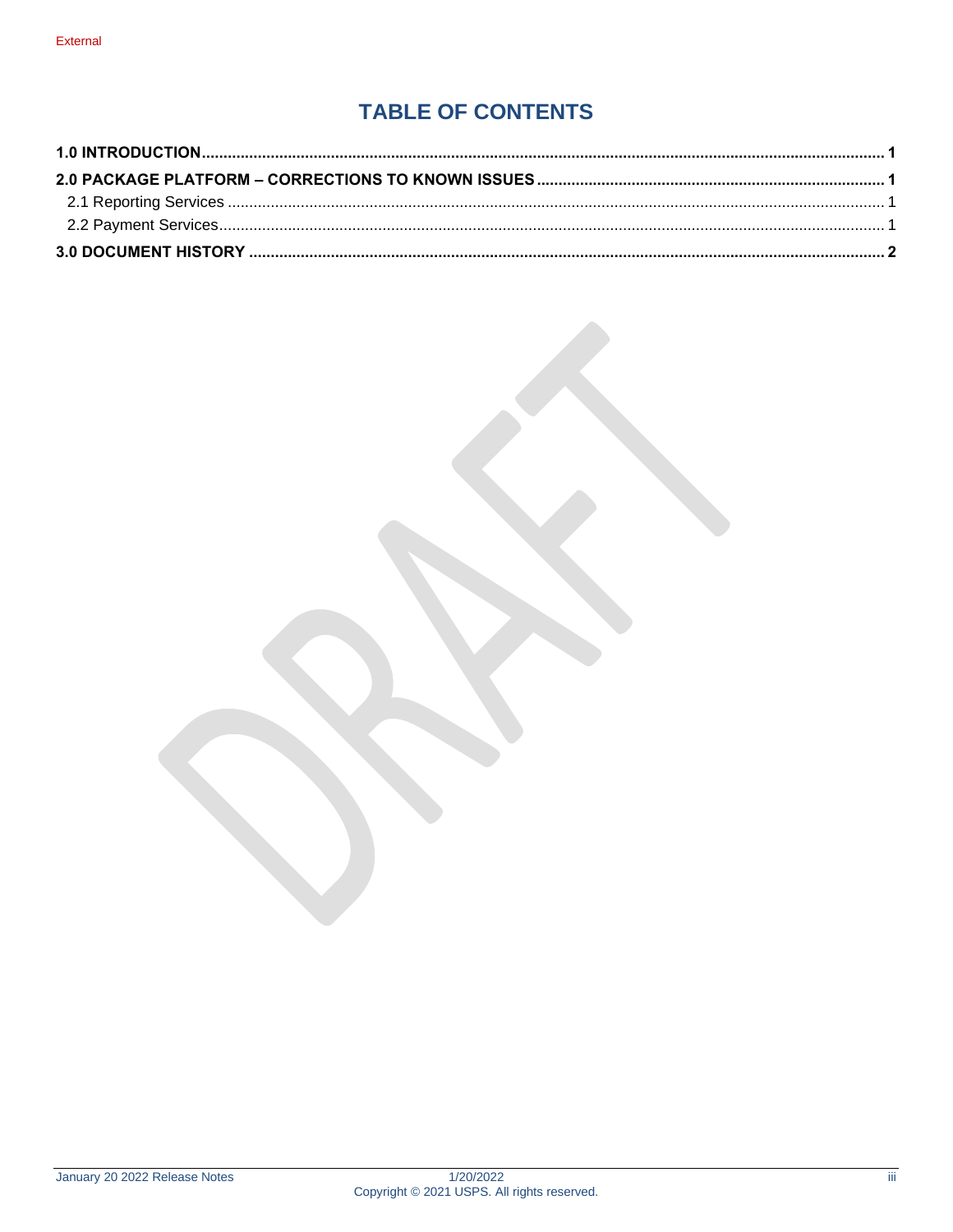#### **INDEX**

**NOTE**: In general, index entries are identified by their ALM Requirement ID and/or ALM Item ID, with references as shown below. Where two numbers are shown, the requirement number is indicated by "-R".

| <b>Application</b> | Suffix Identifier ("-X")                                   |
|--------------------|------------------------------------------------------------|
| Package Platform   | PI: ALM Item numbers<br><b>PR: ALM Requirement numbers</b> |

4441-P................... 1 4482-P....................1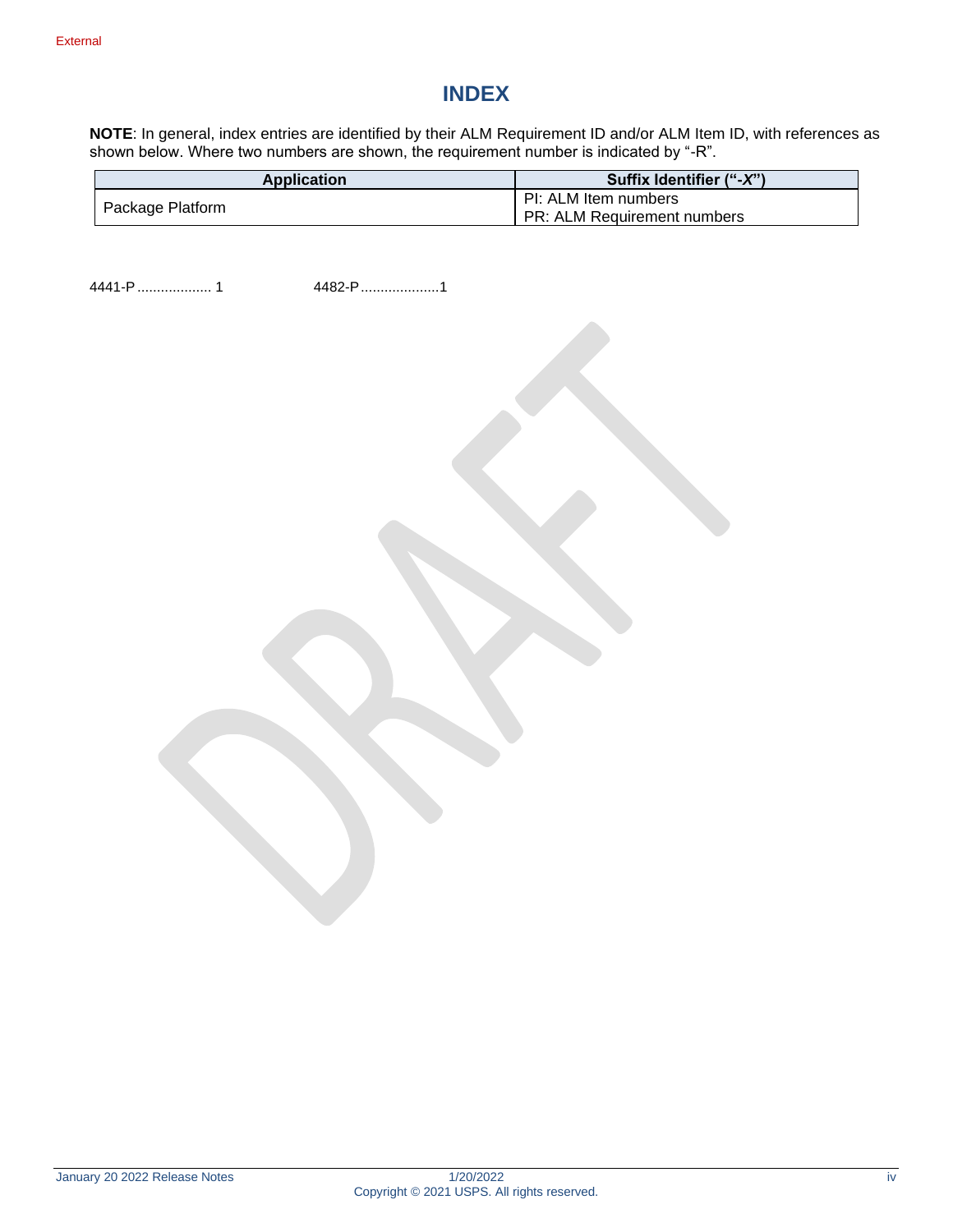#### <span id="page-4-0"></span>**1.0 Introduction**

On Thursday,January 20, 2022, the United States Postal Service implemented the following software change(s):

• Package Platform Release 3.0.2.0

These Release Notes provide the contents of the release and affected subsystems.

The sections titled *Corrections to Known Issues* are derived from External Trouble Reports (ETRs) and Engineering Change Requests (ECRs) for inclusion in these releases.

This document is prepared based on the knowledge available at the time of its publication; any element of its contents is subject to change prior to the release.

#### <span id="page-4-1"></span>**2.0 Package Platform – Corrections to Known Issues**

#### <span id="page-4-2"></span>**2.1 Reporting Services**

Package Platform Reporting Service Resolved issue with Data Refresh on Census Verification Report. 4482-P

#### <span id="page-4-3"></span>**2.2 Payment Services**

Package Platform Payment Service Resolved issue when Payment Service sometimes charged a manifested piece twice under certain conditions. 4441-P